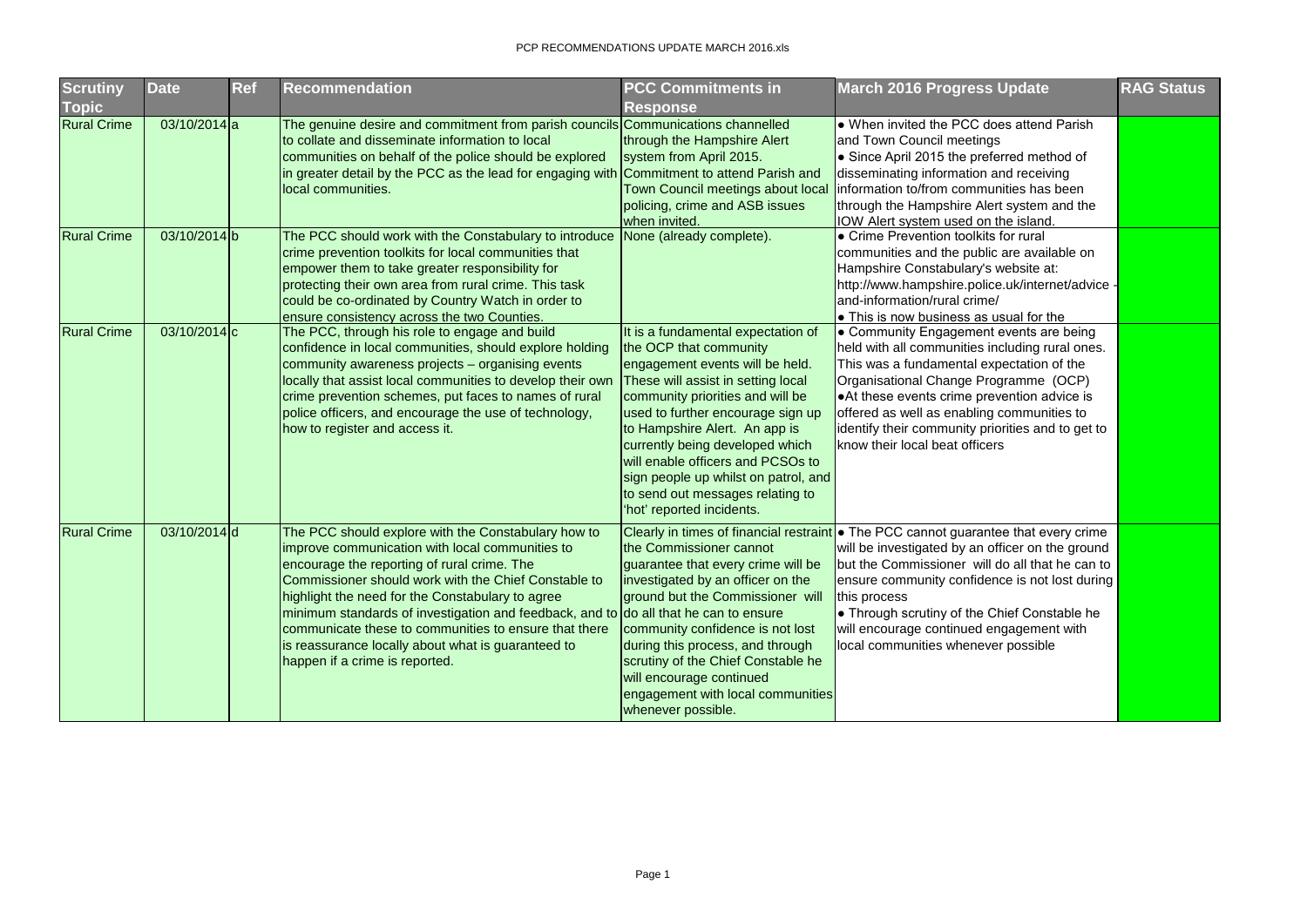| <b>Rural Crime</b> | $03/10/2014$ e | The PCC should continue to lead on partnership working<br>with other agencies that have a shared responsibility for<br>rural crime prevention and detection. An item for<br>discussion by this group could be the use of shared<br>communications and branding to give communities<br>confidence that all partners are working towards the<br>same aim, and receive the same message from all<br>relevant organisations. This could involve expanded use<br>of the Country watch brand and website as a portal for<br>information signposting. | None (already fulfilled through<br>Police & Crime Alliance and<br><b>Community Safety Alliance)</b>                                                                                                                                                                                                                                                                      | • The PCC has set up his Police and Crime<br><b>Alliance and Community Safety Alliance</b><br>meetings.<br>• These meetings bring strategic partners<br>together to develop and delivery partnership<br>responses to tackling problems and provide<br>communities with confidence that partners are<br>working towards the same goals and aims<br>collectively |
|--------------------|----------------|------------------------------------------------------------------------------------------------------------------------------------------------------------------------------------------------------------------------------------------------------------------------------------------------------------------------------------------------------------------------------------------------------------------------------------------------------------------------------------------------------------------------------------------------|--------------------------------------------------------------------------------------------------------------------------------------------------------------------------------------------------------------------------------------------------------------------------------------------------------------------------------------------------------------------------|----------------------------------------------------------------------------------------------------------------------------------------------------------------------------------------------------------------------------------------------------------------------------------------------------------------------------------------------------------------|
| <b>Rural Crime</b> | 03/10/2014 f   | Better links should be made with local authorities through<br>the PCC to ensure that urgent works requested by the<br>police to tackle rural crime are recognised and expedited<br>as part of a partnership approach to this issue.                                                                                                                                                                                                                                                                                                            | The Commissioner will use his<br>position to remind and<br>influence partners of their roles,<br>duties and responsibilities to help<br>tackle and reduce rural crime,<br>through partnership working. APCC<br>(Policing and Safer Communities)<br>will remind partners of the<br>importance of partnership working<br>and undertaking tasks requested by<br>the police. | • The PCC is using his influence through his<br>Alliance meetings as well as engagements with<br>local authorities and membership of rural<br>partnership working group to remind partners of<br>their responsibilities                                                                                                                                        |
| <b>Rural Crime</b> | $03/10/2014$ g | The PCC should continue to liaise with appropriate<br>partners within the Criminal Justice System to ensure<br>that a holistic approach is continued to be taken towards<br>rural crimes and incidents, but also that victims and their<br>communities are satisfied that penalties are equitable to<br>the impact of rural crimes committed.                                                                                                                                                                                                  | None (already complete).                                                                                                                                                                                                                                                                                                                                                 | • The PCC liaises formally with CJS partners<br>through Hampshire Constabulary's Rural<br>Partnership Group to ensure a holistic<br>approach is taken towards rural policing                                                                                                                                                                                   |
| <b>Rural Crime</b> | 03/10/2014h    | The PCC should continue to promote the use of<br>neighbourhood watch in local communities across<br>Hampshire and the Isle of Wight, encouraging volunteers<br>to help protect their area against rural crime. As part of<br>this, the PCC should evaluate any commissioned<br>services from Neighbourhood Watch to ensure that<br>funding is able to support the identification and<br>recruitment of volunteers.                                                                                                                             | None (already complete).                                                                                                                                                                                                                                                                                                                                                 | • The PCC is fully committed to promoting and<br>expanding NHW beyond its existing traditional<br>membership<br>$\bullet$ The PCC has funded a temporary post to<br>help develop and expand NHW into new non<br>Itraditional areas and recruit new members                                                                                                     |
| <b>Rural Crime</b> | 03/10/2014 i   | The Neighbourhood Watch could be encouraged to apply<br>for small grant funding from the PCC, to assist<br>neighbourhood watch areas who may be struggling to<br>attract volunteers or appropriately train them, in order to<br>increase the number of these well-regarded                                                                                                                                                                                                                                                                     |                                                                                                                                                                                                                                                                                                                                                                          | • NHW have been made aware of bidding<br>rounds and encouraged to apply for funds                                                                                                                                                                                                                                                                              |

| Police and Crime                                 |  |
|--------------------------------------------------|--|
| Safety Alliance                                  |  |
|                                                  |  |
| trategic partners                                |  |
| elivery partnership                              |  |
| blems and provide                                |  |
| nce that partners are                            |  |
| goals and aims                                   |  |
|                                                  |  |
|                                                  |  |
| fluence through his                              |  |
| as engagements with                              |  |
| hbership of rural                                |  |
| to remind partners of                            |  |
|                                                  |  |
|                                                  |  |
|                                                  |  |
|                                                  |  |
|                                                  |  |
|                                                  |  |
|                                                  |  |
|                                                  |  |
| y with CJS partners                              |  |
| abulary's Rural                                  |  |
| ure a holistic                                   |  |
| s rural policing                                 |  |
|                                                  |  |
|                                                  |  |
| tted to promoting and<br>ts existing traditional |  |
|                                                  |  |
| temporary post to                                |  |
| NHW into new non                                 |  |
| uit new members                                  |  |
|                                                  |  |
|                                                  |  |
| aware of bidding                                 |  |
| p apply for funds                                |  |
|                                                  |  |
|                                                  |  |
|                                                  |  |
|                                                  |  |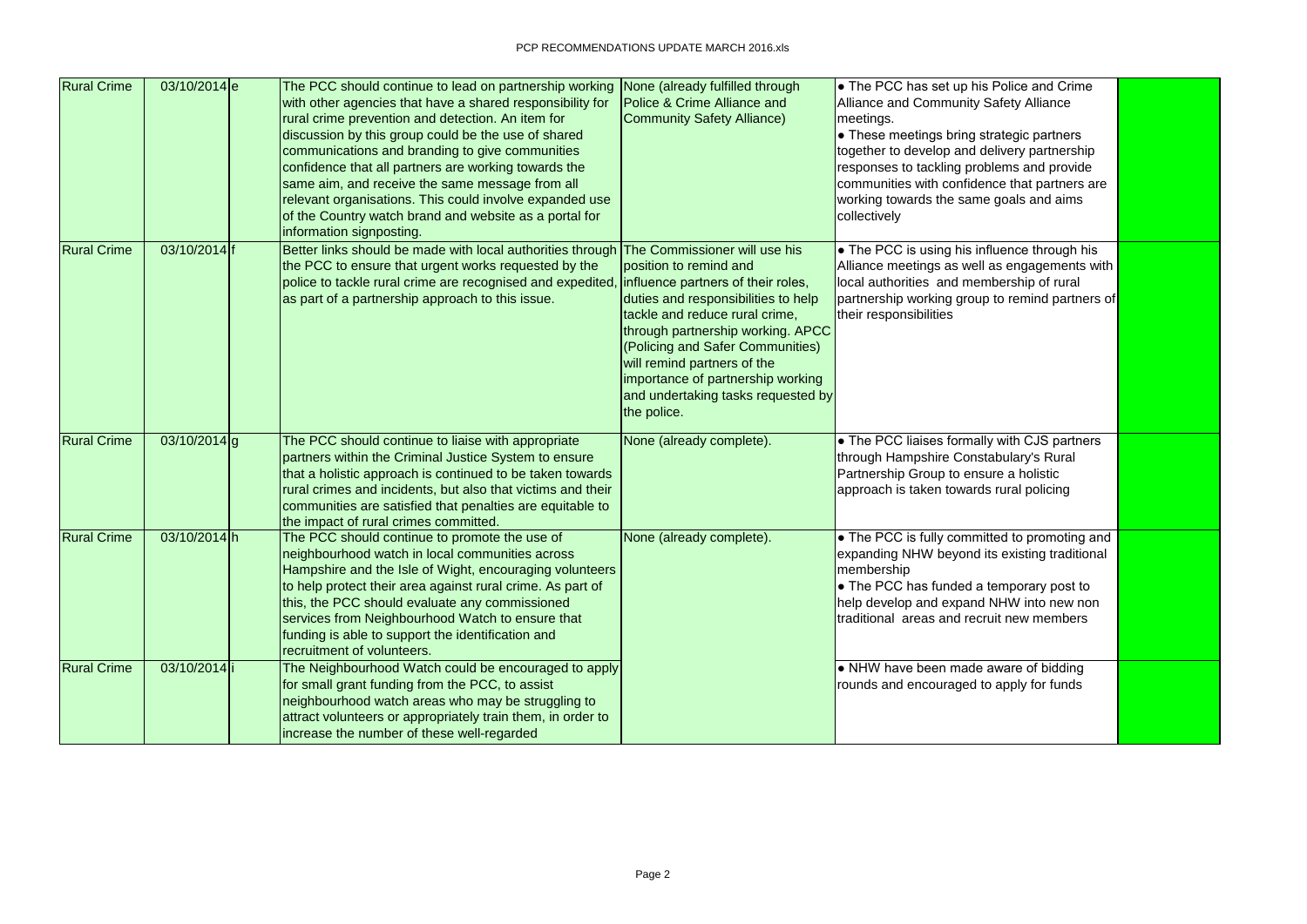| Youth<br>Offending        | 23/01/2015 a   | That robust evaluation takes place, with input from local<br>Community Safety Partnerships, for schemes and<br>projects funded by the PCC which contribute to the<br>prevention and reduction of youth offendings. The<br>findings of these evaluations should inform a pan-<br>Hampshire and IOW approach to youth offending<br>services and ensure equity of access to early prevention<br>and diversionary services. | Will conduct robust evaluation of<br>each project funded. The findings<br>of the evaluation will be used to<br>projects.                                                         | • Robust evaluation of funded projects<br>continues to take place, the outcomes of which<br>are used to inform future decisions on funding<br>inform future approaches to funding $\bullet$ This is now an inbuilt embedded process to<br>help determine future funding decisions                                        |  |
|---------------------------|----------------|-------------------------------------------------------------------------------------------------------------------------------------------------------------------------------------------------------------------------------------------------------------------------------------------------------------------------------------------------------------------------------------------------------------------------|----------------------------------------------------------------------------------------------------------------------------------------------------------------------------------|--------------------------------------------------------------------------------------------------------------------------------------------------------------------------------------------------------------------------------------------------------------------------------------------------------------------------|--|
| Youth<br><b>Offending</b> | 23/01/2015b    | That, as part of any evaluation of youth offending<br>services, the PCC assesses, on a geographical basis,<br>any gaps in the provision of services with a focus on<br>areas of greatest deprivation/need.                                                                                                                                                                                                              | None (already complete).                                                                                                                                                         | • The OPCC is set to begin a six month<br>mapping exercise to map current youth<br>provision and gaps; the findings of this exercise<br>will be used to inform future funding<br>allocations. This will ensure funding is allocated<br>to those areas with gaps in service provisions<br>and greatest need               |  |
| Youth<br><b>Offending</b> | 23/01/2015 c   | That the PCC should conduct a review of whether he is<br>able to commission services with organisations which<br>enable young people to access information on life skills,<br>employability and finance management. This should<br>include consideration of how those young people<br>captured by youth offending services and programmes<br>can be signposted to these services.                                       | The Commissioner plans to<br>conduct a review of how young<br>people working with YOTs are<br>signposted to diversionary services<br>and will report back in the near<br>future. | • The OPCC has launched a strategic review<br>of services for young people that aim to reduce<br>offending and reoffending. Issues around life<br>skills employment and training will feature in<br>the review. It is due to report by July 2016 and<br>will inform commissioning decisions of the<br>OPCC and partners. |  |
| Youth<br>Offending        | 23/01/2015d    | That a review of funding to Youth Offending Teams takes None (already complete).<br>place, in light of the Youth Justice Board's evidence and<br>recent local inspections, to ensure that resources are<br>reaching those areas where improvement is required to<br>tackle youth offending.                                                                                                                             |                                                                                                                                                                                  | • A review of funding allocations to the four<br>YOT's in Hampshire and the IOW has taken<br>place. There is now a funding formula in place,<br>agreed with CSP's by the OPCC, to review<br>each YOT application based on population<br>figures and levels of crime and ASB in the area                                  |  |
| Youth<br><b>Offending</b> | 23/01/2015e    | That the PCC continues to promote innovation in<br>services for young people by retaining an Innovation<br>Fund, and makes provision for this in his future budgets.                                                                                                                                                                                                                                                    | None (n/a)                                                                                                                                                                       | • Results of innovations have been assessed<br>and many schemes continued. Future funding<br>will be determined in the second term.                                                                                                                                                                                      |  |
| Youth<br><b>Offending</b> | 23/01/2015 f   | That the PCC more actively engages with Youth<br><b>Offending Teams on Restorative Justice models in order</b><br>to learn from their extensive experience in this field.                                                                                                                                                                                                                                               | The Commissioner will seek to<br>work with each YOT by meeting<br>with YOT managers.                                                                                             | • Developed an RJ Strategy and investment<br>plan. A co-ordinator has been appointed. This<br>is the result of close collaboration with the<br>YOTs and others.                                                                                                                                                          |  |
| Youth<br><b>Offending</b> | $23/01/2015$ g | To enable greater sharing of information and best<br>practice, the Office of the PCC should review their<br>engagement with, and improve attendance at, YOT<br>Management Board meetings.                                                                                                                                                                                                                               | The Commissioner will appoint a<br>lead officer from the OPCC to<br>obtain and review the minutes of<br>each board meeting and respond<br>as appropriate.                        | • There have been and continues to be regular<br>discussions with YOT managers                                                                                                                                                                                                                                           |  |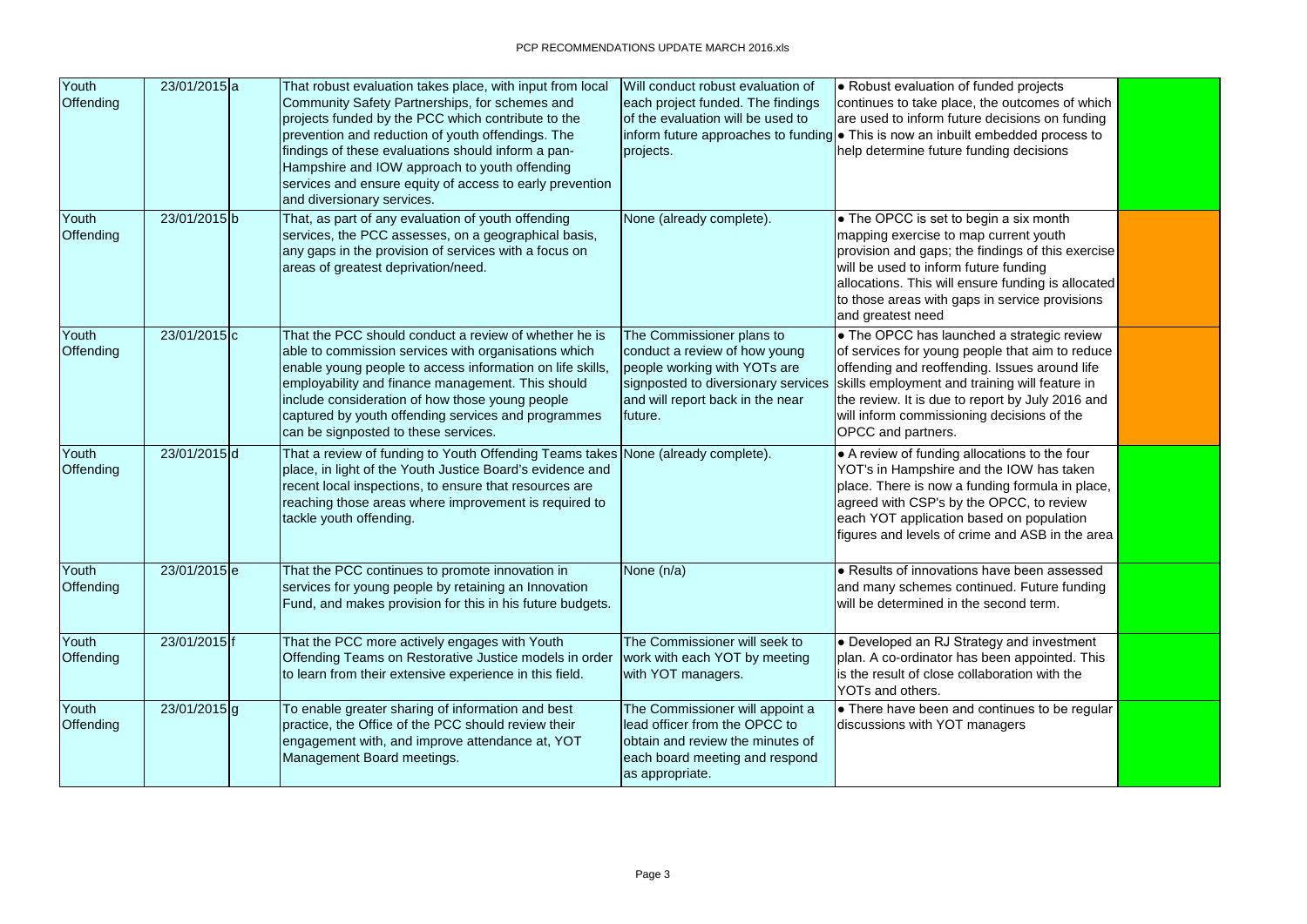| Youth<br><b>Offending</b> | 23/01/2015h  | That, working in partnership with other commissioning<br>agencies and providers of diversionary activities for<br>young people, the PCC emphasises the importance of<br>the availability of free or low cost activities that appeal to<br>young people, to provide an alternative to potential anti-<br>social or criminal activity. | None (already complete).                                                                                                                                                                                                                                                                                                                                                                                                          | • Approximately £700,000 has been invested in<br>diversion, in partnership with Local Authorities<br>and others. OPCC has commissioned research<br>on supply and demand which will be shared<br>with partners, Children In Need, Big Lottery and<br>others                                                                                                                                                                                                                                                           |  |
|---------------------------|--------------|--------------------------------------------------------------------------------------------------------------------------------------------------------------------------------------------------------------------------------------------------------------------------------------------------------------------------------------|-----------------------------------------------------------------------------------------------------------------------------------------------------------------------------------------------------------------------------------------------------------------------------------------------------------------------------------------------------------------------------------------------------------------------------------|----------------------------------------------------------------------------------------------------------------------------------------------------------------------------------------------------------------------------------------------------------------------------------------------------------------------------------------------------------------------------------------------------------------------------------------------------------------------------------------------------------------------|--|
| Youth<br>Offending        | 23/01/2015 i | That through the Education Charter, the PCC leads on a<br>pan-Hampshire and IOW strategy for schools<br>engagement, with sign-up from agencies involved in<br>preventing youth offending.                                                                                                                                            | Will endeavour to bring key<br>partners and stakeholders together<br>to work together to produce a<br>strategy for schools engagement<br>across Hampshire and the Isle of<br>Wight focusing on delivering key<br>messages to young people to divert PCC's Police and Crime Plan<br>them away from criminality and<br>help them remain safe.<br>Will seek to align as closely as<br>Hampshire Constabulary's<br>Safe4me programme. | • The Education Charter remains a work in<br>progress, however an approach to engage with<br>young people and schools is included with<br>Hampshire Constabulary's Youth Strategy -<br>which was developed by the Constabulary as<br>one of their commitments to help deliver the<br>• Currently discussions are ongoing regarding<br>the incorporation of the Education Charter into<br>the Constabulary's Safe4Me programme, as<br>possible the Education Charter with there are many similarities between the two |  |
| Youth<br>Offending        | 23/01/2015 i | That, based on the findings of the Youth Commission,<br>the Education Charter is built upon to ensure that<br>messages on risk-taking behaviours and criminality to<br>young people are conveyed in the most effective way.                                                                                                          | The Charter will be subject to<br>periodic reviews to ensure it<br>remains up to date and relevant.<br>Findings from the Youth<br>Commission will be built into it and<br>it will reflect the changing nature of<br>by young people and will be<br>delivered effectively.                                                                                                                                                         | • The Education Charter remains a work in<br>progress, discussions are ongoing regarding<br>the incorporation of the Education Charter into<br>the Constabulary's Safe4Me programme.<br>A number of elements of the Education<br>Charter have now been embedded into statute<br>criminality and risk behaviour taking as duties for local authorities therefore<br>superceeding the Charter and its remit                                                                                                            |  |
| Youth<br><b>Offending</b> | 23/01/2015 k | That the PCC ensures that the findings of the Youth<br>Commission's pilot feeds in to the Hampshire<br>Constabulary Youth Strategy, and that engagement takes Constabulary's Youth Strategy, and Strategy<br>place with young people to ensure that the aims of the<br>Youth Strategy meets their needs.                             | The OPCC will ensure that the<br>findings of the pilot feed in to the<br>young people are consulted on the<br>strategy to ensure it meets their<br>needs.                                                                                                                                                                                                                                                                         | • The pilot Youth Commission findings were<br>fed into Hampshire Constabulary's Youth<br>that through the Youth Commission  ● Hampshire Constabulary engaged with young<br>people to help produce its Youth Strategy<br>• Young people sit on the Youth Strategy Board<br>to ensure it remains relevant and the strategy<br>meets the needs of young people                                                                                                                                                          |  |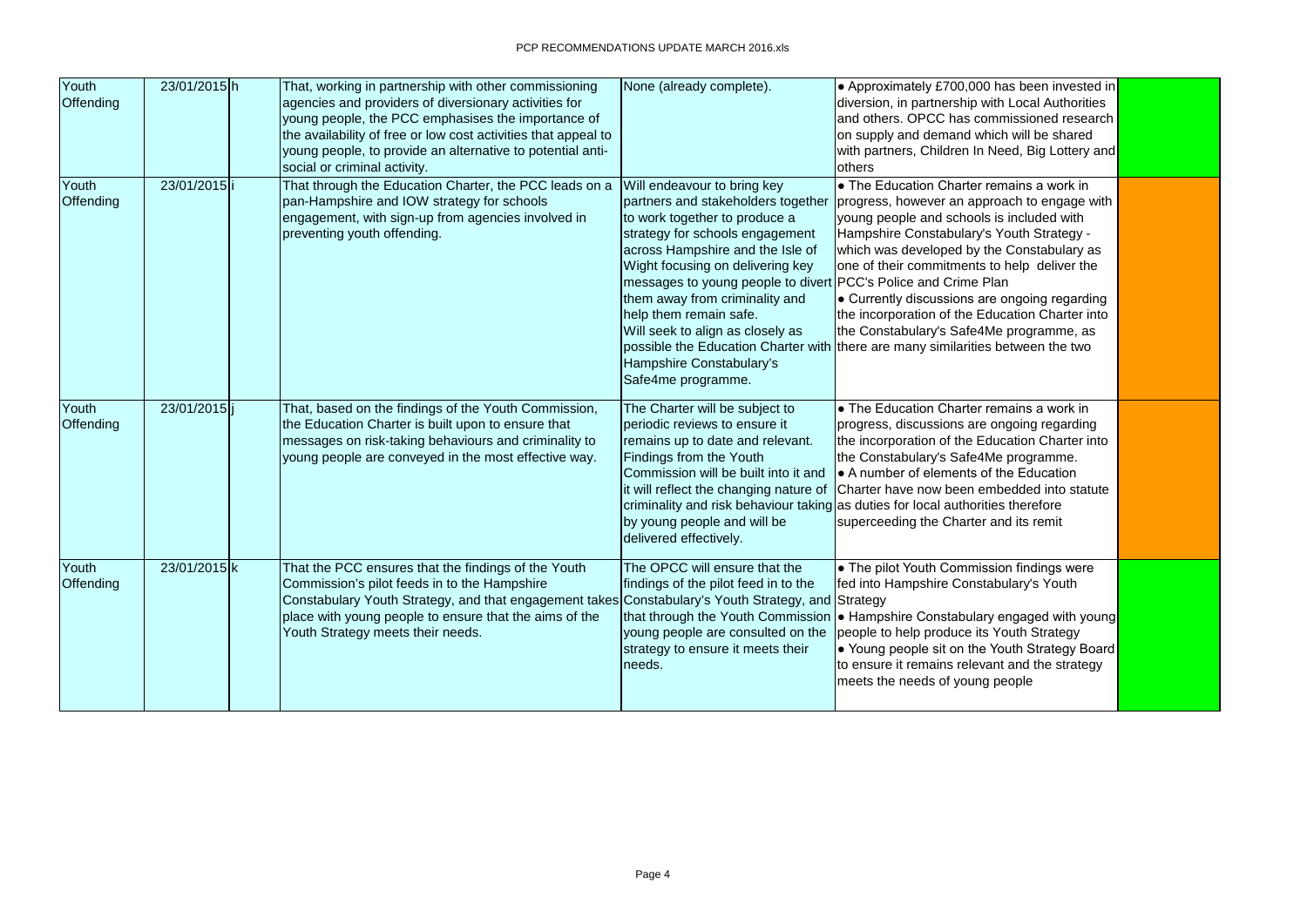| Youth              | 23/01/2015     | That the PCC helps to develop, as part of the Youth        | The OPCC will continue to build a | • The OPCC has a group of young people                         |  |
|--------------------|----------------|------------------------------------------------------------|-----------------------------------|----------------------------------------------------------------|--|
| Offending          |                | Commission, a 'Volunteer Pool', which would enable         | 'pool' of volunteers who act as   | who, having been members of the Youth                          |  |
|                    |                | young role models to work on and lead projects around      | mentors and role models for young | Commission, now act as mentors to the newer                    |  |
|                    |                | Hampshire and the Isle of Wight designed to reduce         | people.                           | cohort, and to other projects. As well as giving               |  |
|                    |                | youth offending, by providing early intervention or        |                                   | advice and guidance to OPCC matters, the                       |  |
|                    |                | diversionary activities.                                   |                                   | volunteers contribute additionally to                          |  |
|                    |                |                                                            |                                   | engagement processes with Hampshire                            |  |
|                    |                |                                                            |                                   | Constabulary e.g. digital investigations and<br><b>PREVENT</b> |  |
|                    |                |                                                            |                                   | • Youth Commission members & mentors work                      |  |
|                    |                |                                                            |                                   | with Hampshire Constabulary and third sector                   |  |
|                    |                |                                                            |                                   | organisations via opportunities such as Football               |  |
|                    |                |                                                            |                                   | Tournaments, safer community workshops on                      |  |
|                    |                |                                                            |                                   | gangs and drug abuse and activities on anti-                   |  |
|                    |                |                                                            |                                   | social behaviour to reduce that behaviour,                     |  |
|                    |                |                                                            |                                   | provide positive activities and also act as a                  |  |
|                    |                |                                                            |                                   | conduit with regards to improving relationships                |  |
|                    |                |                                                            |                                   | between young people and the police                            |  |
|                    |                |                                                            |                                   | • The coming year will see this pool increase                  |  |
|                    |                |                                                            |                                   | through a new Youth Commission Ambassador                      |  |
|                    |                |                                                            |                                   | role. This wider group's aim will be to role                   |  |
|                    |                |                                                            |                                   | model and advocate to other young people                       |  |
|                    |                |                                                            |                                   | participating in schemes designed to reduce                    |  |
|                    |                |                                                            |                                   | youth offending and/or provide early                           |  |
|                    |                |                                                            |                                   | intervention or diversionary activities, for                   |  |
|                    |                |                                                            |                                   | example DIVERT and Driving Futures                             |  |
| <b>Victims and</b> | $10/04/2015$ a | That the Commissioner considers holding an annual          | Complete.                         | • A specific Victims Conference was held in                    |  |
| <b>Witnesses</b>   |                | conference or networking opportunity on the topic of       |                                   | Nov 14                                                         |  |
|                    |                | victims and witnesses' to enable key stakeholders to       |                                   | • Each subsequent PCC conference has built                     |  |
|                    |                | share information and learn from best practice in relation |                                   | in elements which focus on victims, witnesses                  |  |
|                    |                | to this topic.                                             |                                   | and offenders                                                  |  |
| <b>Victims and</b> | 10/04/2015b    | That the Commissioner encourage Hampshire                  | None                              | • The PCC continues to use his position and                    |  |
| <b>Witnesses</b>   |                | Constabulary to work in partnership with non-police        |                                   | influence to encourage the Constabulary to                     |  |
|                    |                | regulators within Hampshire and the IOW, in order to       |                                   | work with a number of external partners                        |  |
|                    |                | facilitate the sharing of best practice and areas for      |                                   | including non - police regulators to share best                |  |
|                    |                | improvement.                                               |                                   | practice and improve service provision to                      |  |
|                    |                |                                                            |                                   | victims and witnesses                                          |  |
| <b>Victims and</b> | 10/04/2015 c   | That the Commissioner encourage non-police regulators      | The Commissioner will influence   | • All CJS agencies signed up to the code as it                 |  |
| <b>Witnesses</b>   |                | in Hampshire and the IOW to sign up to the principles of   | and encourage partners to sign up | is statutory. A refresh of the code published in               |  |
|                    |                | the 'Code of Practice for Victims of Crime' and the        | to the principles of the victim's | October 2015 added chapter 5 which applies to                  |  |
|                    |                | 'Witness Charter'.                                         | code and witness charter through  | agencies outside the CJS, which provide                        |  |
|                    |                |                                                            | the Community Safety Alliance.    | services to victims. In HIOW the complinance                   |  |
|                    |                |                                                            |                                   | with the code is monitored through the LCJB V                  |  |
|                    |                |                                                            |                                   | & W sub group chaired by the DPCC                              |  |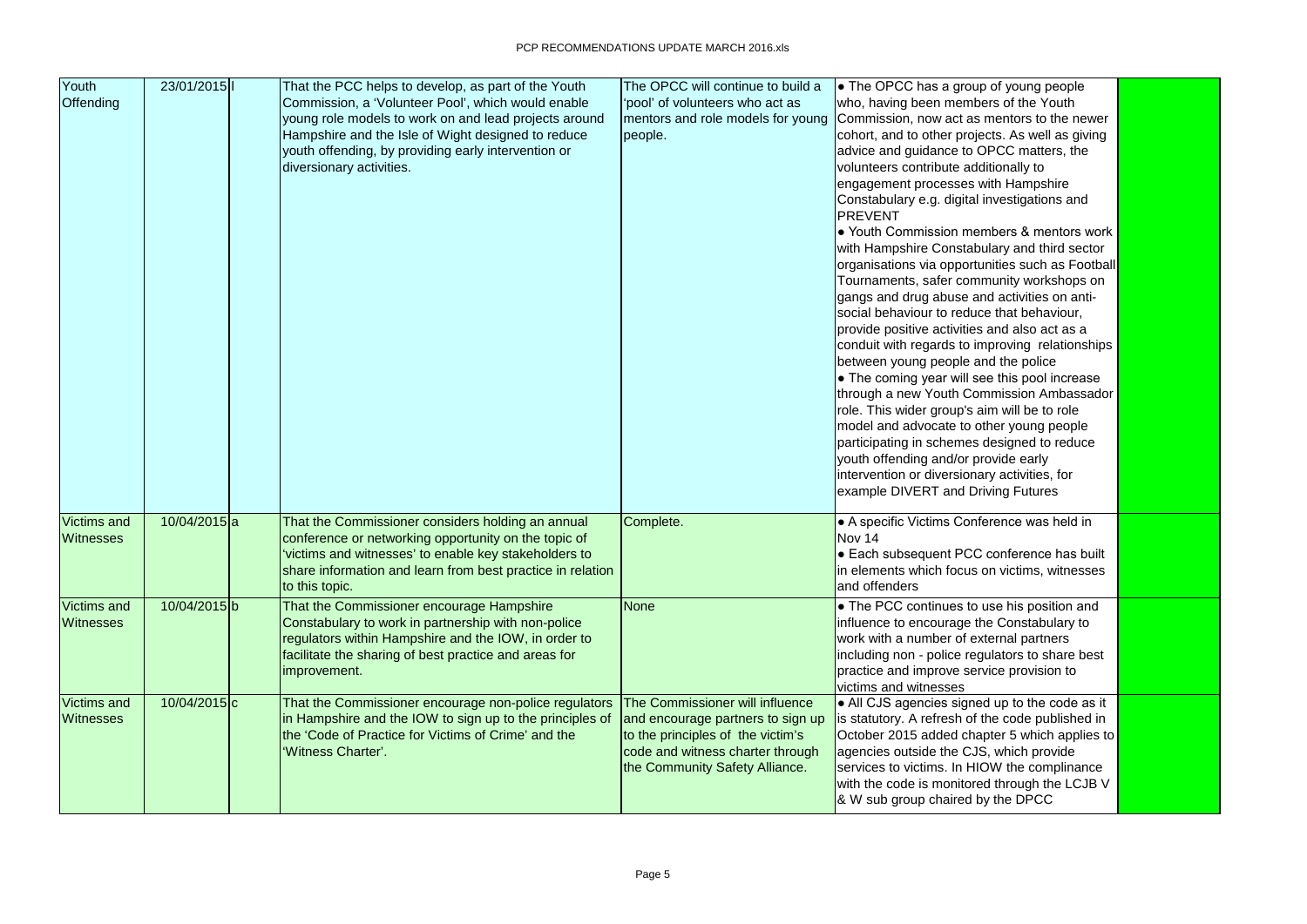| <b>Victims and</b><br><b>Witnesses</b> | 10/04/2015d    | That plans to deliver the Community Remedy Menu<br>within localities are shared with Community Safety<br>Partnerships, in order that they may help shape how<br>these are implemented, and have a full understanding of<br>how Menus will be applied.                                                | <b>Finalise the RJ Strategy</b>                                                                                                                                                                                                                                      | • The PCC plans to discuss with CSP's his<br>plans to roll out the Community Safety Menu                                                                                                                                                                                                                                                                                                                                                                                                                                                                                                                                                                                                                                                                           |  |
|----------------------------------------|----------------|------------------------------------------------------------------------------------------------------------------------------------------------------------------------------------------------------------------------------------------------------------------------------------------------------|----------------------------------------------------------------------------------------------------------------------------------------------------------------------------------------------------------------------------------------------------------------------|--------------------------------------------------------------------------------------------------------------------------------------------------------------------------------------------------------------------------------------------------------------------------------------------------------------------------------------------------------------------------------------------------------------------------------------------------------------------------------------------------------------------------------------------------------------------------------------------------------------------------------------------------------------------------------------------------------------------------------------------------------------------|--|
| <b>Victims and</b><br><b>Witnesses</b> | $10/04/2015$ e | The Commissioner should assess and evaluate whether<br>individuals are able to access equitable victim and<br>witness support services across Hampshire and IOW,<br>and give consideration to how his commissioning<br>strategy will ensure parity of service across both<br>Counties.               | None                                                                                                                                                                                                                                                                 | • The revised victim code published in October<br>2015 redefines the term 'victim' and now<br>victims of all criminal offences are entitled to<br>support and information. This will increase the<br>Inumber of referrals made to Victim Care<br>Service who are not equipped or financed to<br>support these additional victims.<br>• Review meeting set down for the 09th Feb to<br>discuss mechanisms currently in place for<br>referrals and how the VCS structure and<br>processes can be changed to ensure all victims<br>of crime are offered support                                                                                                                                                                                                       |  |
| <b>Victims and</b><br><b>Witnesses</b> | 10/04/2015 f   | That the Commissioner gives consideration as to how the Emma Robertson will be meeting<br>needs of children and young people who become victims with Hampshire Constabulary's<br>and witnesses are met, and confirm that a further phase<br>of the 'victim voice' project will centre on this group. | head of Child Abuse Investigations<br>/ Amberstone and Victim and<br>Witnesses lead to agree a way<br>forward to progress this work in<br><b>June 2015.</b>                                                                                                          | • The Youth Commission has worked on this<br>issue and the results will be shared with the<br>Commissioning Team who are responsible for<br>Commissioning all victim services<br>A meeting will take place in Feb 2016 within<br>the OPCC to dicsuss and agree how the OPCC<br>should consult with victims and witnesses with<br>a view to creating a framework that provides a<br>single strategy for consulting, so that the OPCC<br>offers consistency in approach and a planned<br>targetted programme of consultation may be<br>created.<br>• As part of this, children and young people will<br>be considered, a number of meetings with<br>relevant individuals have already taken place.<br>The next scheduled meeting will take place on<br>the 1st March |  |
| <b>Victims and</b><br><b>Witnesses</b> | $10/04/2015$ g | That the Commissioner should encourage innovation in<br>the provision of bespoke witness services.                                                                                                                                                                                                   | Subject to finances and resources<br>still remaining available in the<br>future, the Commissioner would<br>encourage and welcome any<br>innovative approach to the<br>provision of providing bespoke<br>witness care services in Hampshire<br>and the Isle of Wight. | • The PCC currently provides the Victim Care<br>Service (delivered by Victim Support). New<br>funding is being provided for a period of one<br>year for 2 FTE priority manager posts (0.5 for<br>the IOW and 1.5 for pan Hampshire) to support<br>priority victims (as per the victim code) and<br>manage their pathway onto other services. The<br>posts are currently being advertised with an<br>anticipated start date of the 1st April 16.                                                                                                                                                                                                                                                                                                                    |  |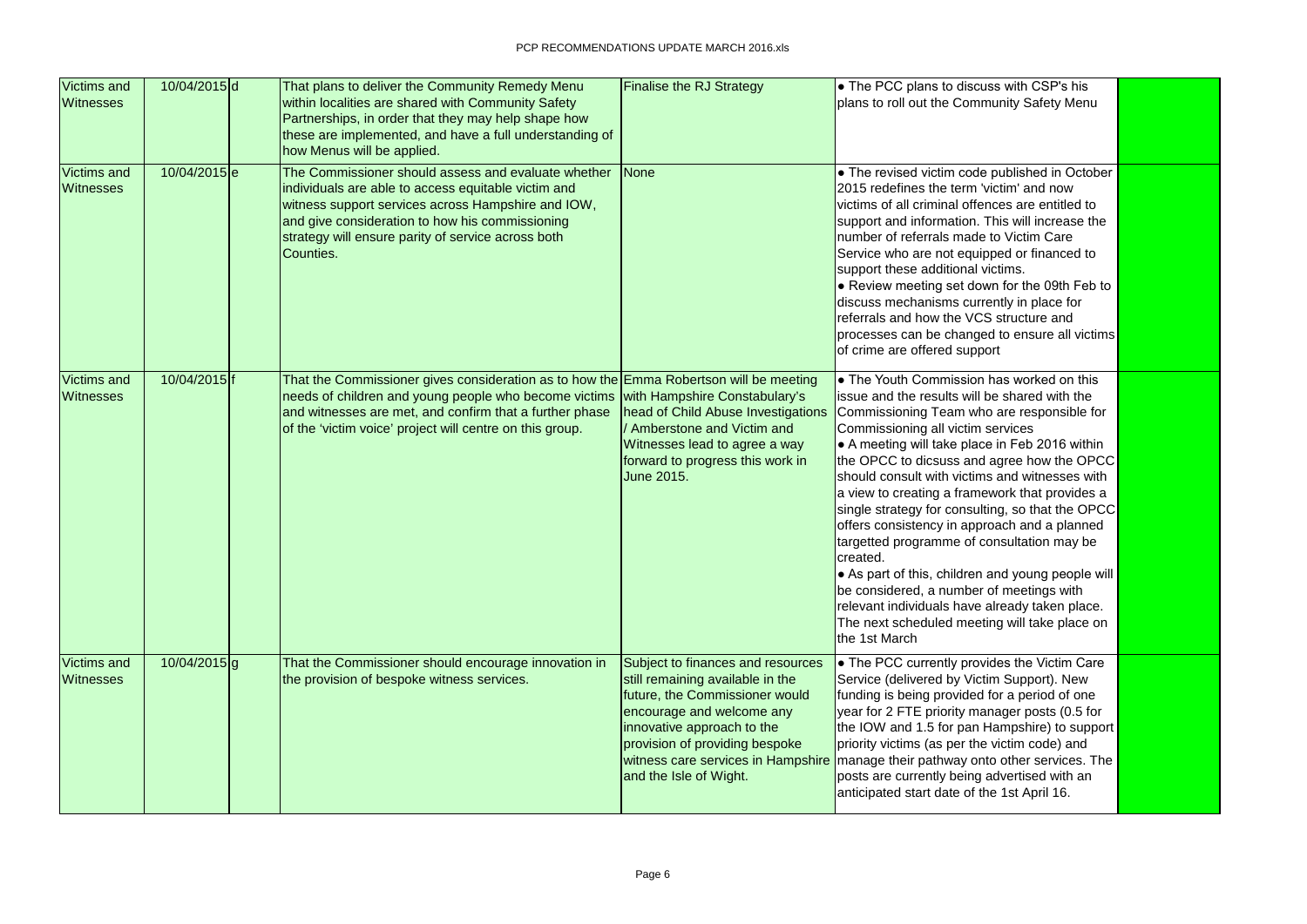| <b>Victims and</b><br><b>Witnesses</b> | 10/04/2015h  | The Commissioner should encourage improvements to<br>victim and witness surveys to ensure that both<br>quantitative and qualitative data is captured to fully<br>understand the satisfaction of victims and witness<br>throughout the whole of the Criminal Justice process.                           | Complete.                                                                                                                                                                                                   | $\bullet$ See above response to recommendation F.<br>$\bullet$ The PCC is a member of the LCJB whilst the<br>DPCC chairs the V&W group which oversses<br>HIOW multi agency work                                                                                                                                                                                                                                                                                                                                                                                                                                                  |  |
|----------------------------------------|--------------|--------------------------------------------------------------------------------------------------------------------------------------------------------------------------------------------------------------------------------------------------------------------------------------------------------|-------------------------------------------------------------------------------------------------------------------------------------------------------------------------------------------------------------|----------------------------------------------------------------------------------------------------------------------------------------------------------------------------------------------------------------------------------------------------------------------------------------------------------------------------------------------------------------------------------------------------------------------------------------------------------------------------------------------------------------------------------------------------------------------------------------------------------------------------------|--|
| <b>Victims and</b><br><b>Witnesses</b> | 10/04/2015 i | The Commissioner should lobby the Home Office to<br>review the crime types selected under the national victim<br>crime survey, in order to ensure that future iterations of<br>this exercise include modern types of crime.                                                                            | The Commissioner will lobby the<br>Home Office to make changes to<br>the crime types surveyed.                                                                                                              | $\bullet$ The Home Office has stated that the current<br>Victim Satisfaction Survey will continue in its<br>current form for the next 12 months April 16 -<br>March 17<br>• A review of the survey will be led by the<br>police service in 2016/17 with evidence based<br>proposals for any changes to be put forward<br>next year for 2017/18                                                                                                                                                                                                                                                                                   |  |
| <b>Victims and</b><br><b>Witnesses</b> | 10/04/2015 j | That the Commissioner should take a lead in promoting<br>through the Criminal Justice System the need for direct<br>and timely access to information for victims and<br>witnesses. This information should be presented in plain<br>language and, where possible, through a single point of<br>access. | <b>None</b>                                                                                                                                                                                                 | • This is ongoing under the "Mapping the<br>Victims Journey" programme of work                                                                                                                                                                                                                                                                                                                                                                                                                                                                                                                                                   |  |
| <b>Victims and</b><br><b>Witnesses</b> | 10/04/2015 k | The Commissioner should take a lead in encouraging the<br>Criminal Justice System to facilitate the better sharing of<br>information, in order to reduce the need for victims and<br>witnesses to provide their story multiple times, and to<br>provide a more seamless service to these individuals.  | The 46 recommendations from the<br>victim's journey review are due to<br>be completed by March 2016.                                                                                                        | • This is ongoing under the "Mapping the<br>Victims Journey" programme of work                                                                                                                                                                                                                                                                                                                                                                                                                                                                                                                                                   |  |
| <b>Victims and</b><br><b>Witnesses</b> | 10/04/2015   | The Commissioner should hold the Chief Constable to<br>account for ensuring that in cases where reports result in<br>'No Further Action', 'Not Enough Evidence' or 'No Crime',<br>that victims and witnesses are fully cited on what this<br>means, and the reasons for such actions.                  | The Commissioner will ensure<br>victims are kept informed of the<br>reasons why cases are classified<br>as 'No Further Action', 'Not Enough reasons why.<br>Evidence' or 'No Crime' and what<br>this means. | • The PCC does hold the Chief Constable to<br>account regarding cases which result in NFA<br>and to ensure victims are informed of the<br>$\bullet$ Following a eport if there is a NFA, no<br>evidence or no crime, either the atedning<br>officer or call management will advise / explain<br>to the victim the reasons why. If an OIC has<br>been allocated, as part of their final working<br>sheet they must note that they have updated<br>the victim via the preferred method as set out<br>in the victim contract e.g. e-mail or letter.<br>$\bullet$ If it is a priority victim, this would usually be<br>face-to-face. |  |
| <b>Victims and</b><br><b>Witnesses</b> | 10/04/2015m  | The Commissioner should consider the appointment of a Complete.<br>'victim's champion', or 'victims champions', to be<br>advocates for encouraging and promoting the best<br>services from all agencies and a voice for victims across<br>Hampshire and the Isle of Wight.                             |                                                                                                                                                                                                             | • The PCC has appointed Emma Robertson as<br>Victims and Witnesses Project Manager<br>(champion) within the OPCC                                                                                                                                                                                                                                                                                                                                                                                                                                                                                                                 |  |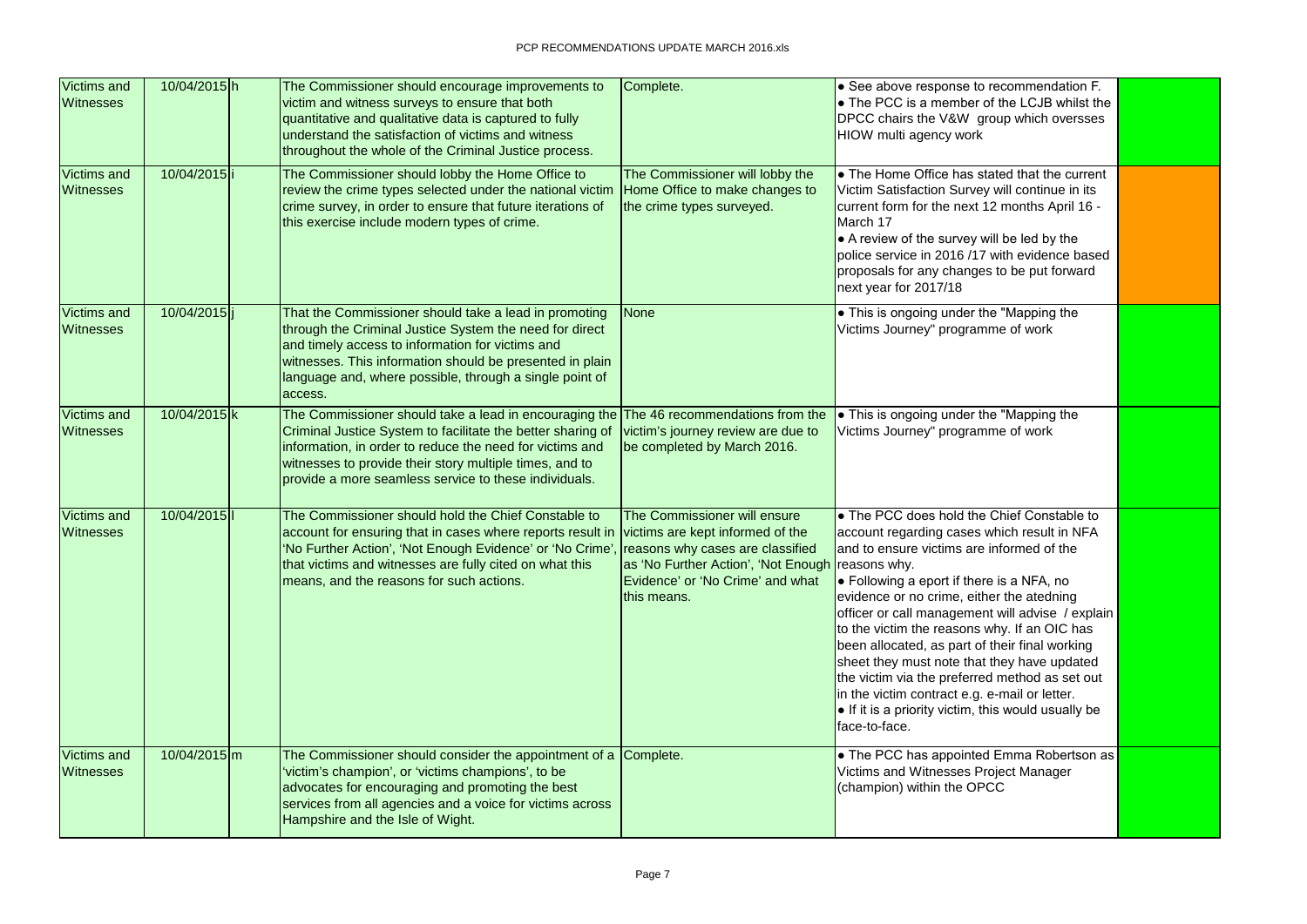| <b>Mental Well</b><br>being | 03/07/2015 a | To monitor the use of police-based places of safety,<br>particularly for those aged under 18, and to liaise with<br>health partners if necessary to ensure appropriate use of<br>health-based and police-based places of safety. The<br>Panel would request that the Commissioner provides an<br>update in six months (January 2016) on the use of police-<br>based places of safety, highlighting any reduction in<br>demand following the introduction of the Court Liaison<br>and Diversion scheme and health-based places of safety<br>for under 18's. | None                                                                                                                                                             | • The number of people detained in Police<br>cells solely under s136s continues to be<br>historically low. Only 14 people were held in<br>police cells between April - December 15, there<br>was a slight spike in January due to external<br>factors<br>• None of those detained were under 18, the<br>Constabulary's policy is that it no longer<br>accepts children in their cells under s136<br>• The overall number of s136 detainees going<br>to places of safety has dropped significantly<br>since the summer, the figure peaked in July to<br>77 people going to a hospital based place of<br>safety, this dropped to 37 by December |  |
|-----------------------------|--------------|------------------------------------------------------------------------------------------------------------------------------------------------------------------------------------------------------------------------------------------------------------------------------------------------------------------------------------------------------------------------------------------------------------------------------------------------------------------------------------------------------------------------------------------------------------|------------------------------------------------------------------------------------------------------------------------------------------------------------------|-----------------------------------------------------------------------------------------------------------------------------------------------------------------------------------------------------------------------------------------------------------------------------------------------------------------------------------------------------------------------------------------------------------------------------------------------------------------------------------------------------------------------------------------------------------------------------------------------------------------------------------------------|--|
| Mental Well<br>being        | 03/07/2015b  | To introduce a key performance indicator for the newly<br>commissioned Victim Care Service which monitors the<br>signposting of vulnerable people to appropriate voluntary<br>and public service support services. Additionally, to<br>consider through the Victim Care Service how the<br>support for vulnerable victims can be enhanced to<br>encourage and support them in reporting crimes and in<br>giving evidence in court.                                                                                                                         | Will discuss he recommendation<br>for a specific indicator to signpost<br>vulnerable people to appropriate<br>services will be discussed with<br>Victim Support. | • A performance review meeting is scheduled<br>to take place in Feb 16 to discuss and agree<br>KPI's<br>• This is ongoing under the "Mapping the<br>Victims Journey" programme of work                                                                                                                                                                                                                                                                                                                                                                                                                                                        |  |
| Mental Well<br>being        | 03/07/2015 c | Through liaison with public sector partners, to identify<br>opportunities for joint training for frontline staff on mental<br>health awareness and suicide prevention. Consideration<br>should be given to the method of delivery to ensure that it<br>is accessible to the target audience.                                                                                                                                                                                                                                                               | None                                                                                                                                                             | • The PCC is working with other partners to<br>identify opprtunities for joint training for frontline<br>staff on mental health awareness. Further<br>details can be found in the PCC's response to<br>recommendation e.                                                                                                                                                                                                                                                                                                                                                                                                                      |  |
| <b>Mental Well</b><br>being | 03/07/2015d  | Working with Health Partners, the Commissioner should<br>assure himself that pathways from the Court Diversionary<br>and Liaison Scheme, following police contact, are<br>appropriately resourced to reduce any impact on police<br>time.                                                                                                                                                                                                                                                                                                                  | None                                                                                                                                                             | • The PCC is working with Health Partners to<br>ensure that pathways from the Court<br>Diversionary and Liasion Scheme are<br>appropriately resourced                                                                                                                                                                                                                                                                                                                                                                                                                                                                                         |  |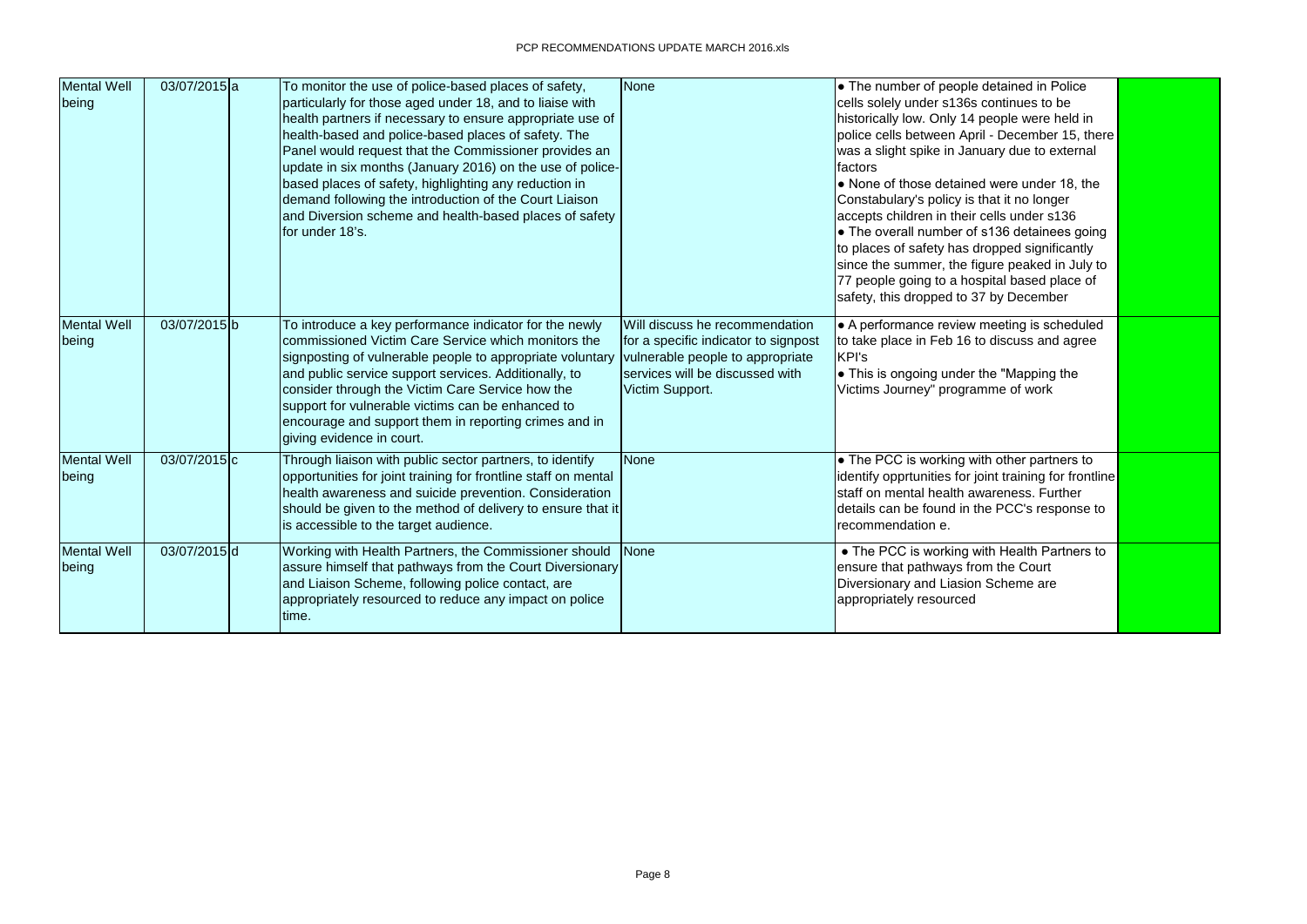| <b>Mental Well</b><br>being | 03/07/2015e  | Through liaison with Hampshire Constabulary and Health None<br>partners, to consider whether there would be opportunity<br>to combine mental health nurse triage support with the<br>NHS 111 service. In doing so consideration should be<br>given to ensure that this would not impact on outcomes<br>for vulnerable people or the number of s.136 detentions.                                                                                                                                                                                              |                                                                                                                                                                                             | $\bullet$ The 111 service uses a national triage<br>process, concerns have been raised by the<br>Constabulary that some routing of 111 calls is<br>inappropriate. Solent Health (MH provider for<br>Portsmouth and some services in<br>Southampton) have installed a MH manager<br>into the 111 room to help draw up better<br>pathways for those in MH crisis, this has been<br>implemented across the County and leading to<br>improvements.<br>• Southern Health is the MH provider for the<br>rest of Hampshire they are beginning a process<br>of rotating their outreach teams through the<br>main 999 SCAS ambulance control team and<br>will perform a similar role to that of the MH<br>worker embed in CWUN |  |
|-----------------------------|--------------|--------------------------------------------------------------------------------------------------------------------------------------------------------------------------------------------------------------------------------------------------------------------------------------------------------------------------------------------------------------------------------------------------------------------------------------------------------------------------------------------------------------------------------------------------------------|---------------------------------------------------------------------------------------------------------------------------------------------------------------------------------------------|-----------------------------------------------------------------------------------------------------------------------------------------------------------------------------------------------------------------------------------------------------------------------------------------------------------------------------------------------------------------------------------------------------------------------------------------------------------------------------------------------------------------------------------------------------------------------------------------------------------------------------------------------------------------------------------------------------------------------|--|
| <b>Mental Well</b><br>being | 03/07/2015 f | That the Commissioner should encourage Hampshire<br>Constabulary to liaise with the Samaritans and other<br>voluntary sector partners to identify and utilise any<br>resources they may have available to increase mental<br>health awareness within the force. In addition the Panel<br>have noted that the Commissioner is already undertaking<br>activity in a number of areas to improve outcomes for<br>people affected by mental health issues and welcome his<br>commitment to making available commissioning funds to<br>deliver these improvements. | <b>None</b>                                                                                                                                                                                 | • The Constabulary continue to deliver expert<br>subject matter led training to its staff, all call<br>handling staff and TPT teams have had MH<br>refresher update training as well as receiving<br>external training around specific illnesses,<br>conditions and issues including specific<br>sessions around the mental health of<br>Constabulary staff<br>• Work has commenced with Samaritans to<br>deliver training to call handling staff on how to<br>manage calls from suicidal people specifically<br>how to break off such calls in order for<br>Samaritans to pick them up                                                                                                                               |  |
| <b>Mental Well</b><br>being | 03/07/2015g  | That the Commissioner continues to encourage a joined<br>up approach with public sector partners to identify any<br>opportunity to further reduce the number of s.136<br>detentions and the use of police-based places of safety.                                                                                                                                                                                                                                                                                                                            | The Commissioner will continue to<br>opportunities to reduce s.136<br>detentions and the use of police<br>custody suites as places of safety<br>for adults with mental health<br>illnesses. | <b>•</b> The Constabulary working with partners have  <br>work with partners to identify further put together for the first time a map of the<br>county indicating all the various NHS and other<br>agency support available to anyone<br>$\bullet$ The Constabulary has designed a search<br>tool which will identify from a post code which<br>MH team should be called                                                                                                                                                                                                                                                                                                                                             |  |
| <b>Mental Well</b><br>being | 03/07/2015h  | That the Commissioner continues to promote the<br>expanding use of SafetyNet with partners, particularly<br>with NHS Providers in Hampshire and the Isle of Wight,<br>ensuring data is captured and shared highlighting those<br>at highest risk of suicide.                                                                                                                                                                                                                                                                                                 | <b>None</b>                                                                                                                                                                                 | • The PCC has recently undertaken a review of<br>information sharing across HIOW and is<br>currently exploring options for the development<br>of systems and processes. There is a<br>commitment from all partners to continue to<br>fund SafetyNet while these options are<br>explored. The PCC remains committed to<br>promoting the expanded use of any system<br>that improves information sharing.                                                                                                                                                                                                                                                                                                               |  |